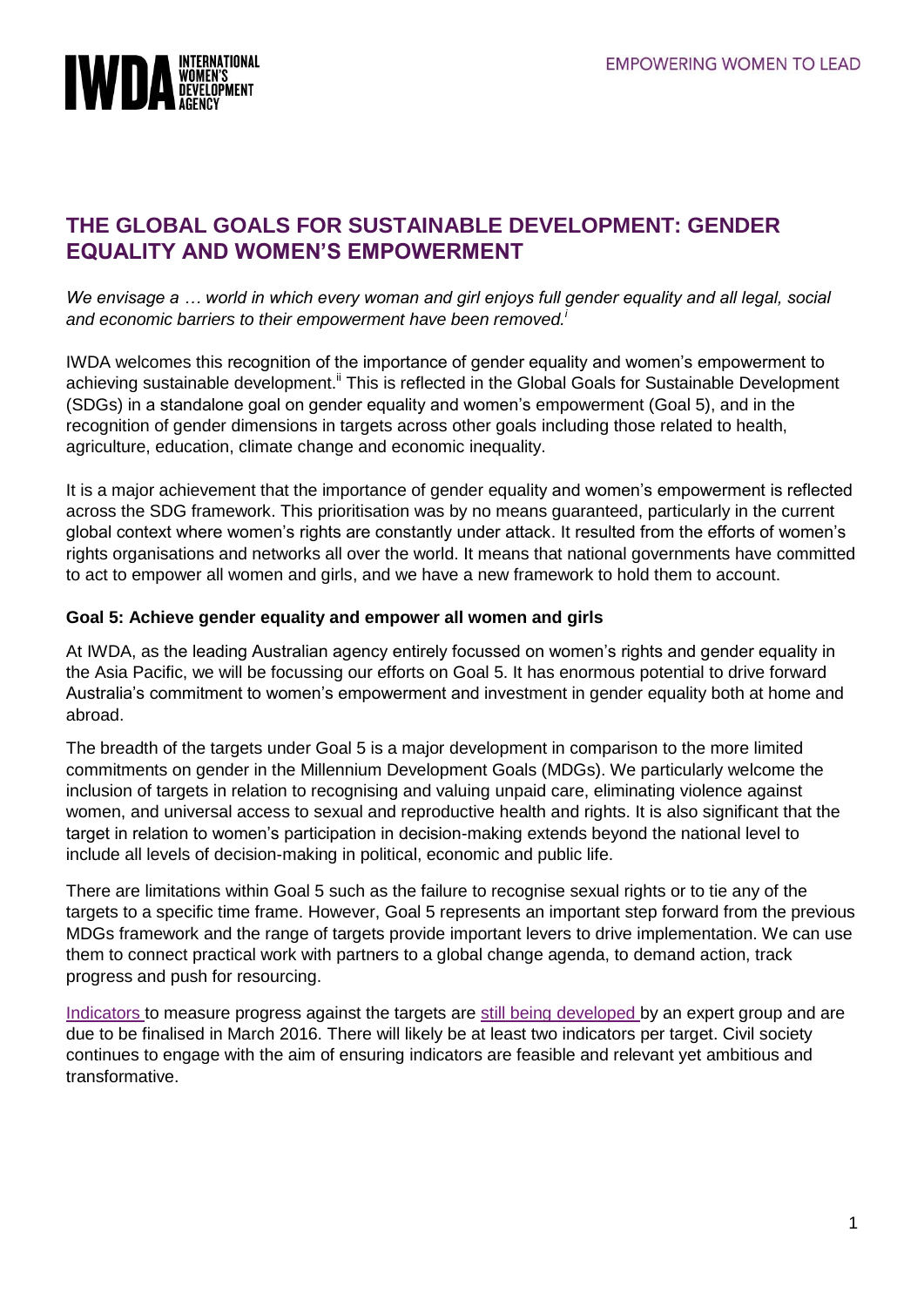



### **Gender equality targets across other goals**

In addition to Goal 5, 11 of 17 goals contain targets on gender equality. There are targets in relation to reducing maternal mortality and ensuring universal access to sexual and reproductive health services (Goal 3), eliminating gender disparities in education (Goal 4) and paying special attention to the needs of women and girls in the provision of clean water and sanitation (Goal 6) and safe and accessible green and public spaces and transport systems (Goal 11). Targets also include full and productive employment and decent work for all women and men (Goal 8) and a focus on women in climate change-related planning and management (Goal 13). There is also a commitment to increase gender disaggregated data (Goal 17) and to create policy frameworks based on gender-sensitive development strategies (Goal 1). Disappointingly, an explicit target on women, peace and security was not included under Goal 16 on the promotion of peaceful and inclusive societies. However, the promotion of the full and effective participation of women in peace and security (as set out in United Nations Security Council Resolution 1325 and subsequent resolutions) is already a requirement, and so must form the foundation of efforts to achieve Goal 16.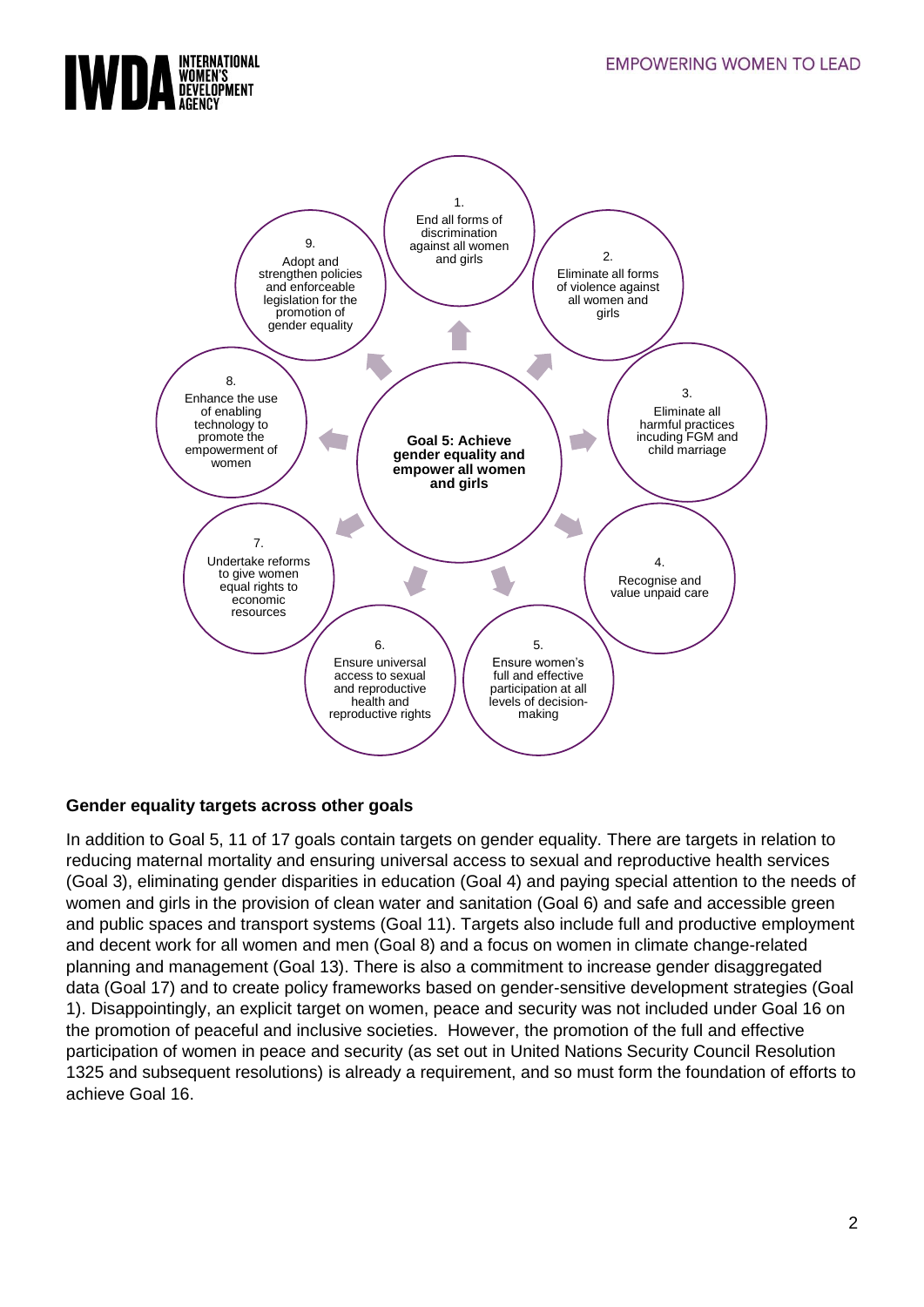

#### **A plan for action**

Goal 5 and other gender equality-related targets provides a roadmap for change. Our collective challenge is to see this potential become reality. Governments have repeatedly signalled their support for gender equality through international agreements and commitments but the change for women and girls has been slow and limited. The first year of the SDGs is an opportunity for building the relationships and structures that will enable the Australian Government to be a leader on this agenda.

IWDA urges the Australian Government to lead by example, supporting Goal 5 through:

- *Targeted Resourcing:* Governments must meet their financing obligations, including through increasing the amount of overseas development assistance invested in gender equality and women's empowerment, both standalone gender equality programming and funding and support for women's rights organisations. [The Addis Ababa Action Plan on Transformative Financing for](http://www.oecd.org/dac/gender-development/Action%20Plan%20on%20Financing%20Gender%20Equality.pdf)  [Gender Equality](http://www.oecd.org/dac/gender-development/Action%20Plan%20on%20Financing%20Gender%20Equality.pdf) developed by UN Women, the OECD and UN member states includes specific actions to address this under-investment in women's empowerment and must be a priority. Australia also needs to get better at tracking the funding which targets gender equality within its mainstream development spending.
- *Transformative Measurement:* There is a wealth of information and understanding about gender equality and women's empowerment, including the [Individual Deprivation Measure](https://www.iwda.org.au/introducing-the-individual-deprivation-measure/) which IWDA has helped to develop, which should inform the development of indicators and the measurement of progress. Mapping the data already being collected by the Australian Bureau of Statistics against the SDGs and assessing how data gaps can be addressed would be a good first step.
- *Ongoing Collaboration:* The SDGs apply to all countries. This provides an important opportunity for collaboration between local, national, regional and global women's rights networks, bridging divides between 'domestic' and 'international' issues and engagement. IWDA is uniquely positioned to foster these links and will continue to work with partners and across our networks to drive real transformative change for women and girls.
- *Coordinating Mechanism:* A whole-of-government approach, and coordination across local, state and national jurisdictions is key to ensuring Australia meets both its national and international obligations under the SDGs. A national action plan overseen by the Council of Australian Governments (COAG) could include shorter-term targets as stepping stones to enable consistent progress towards the 2030 deadline, supported by specific financial commitments.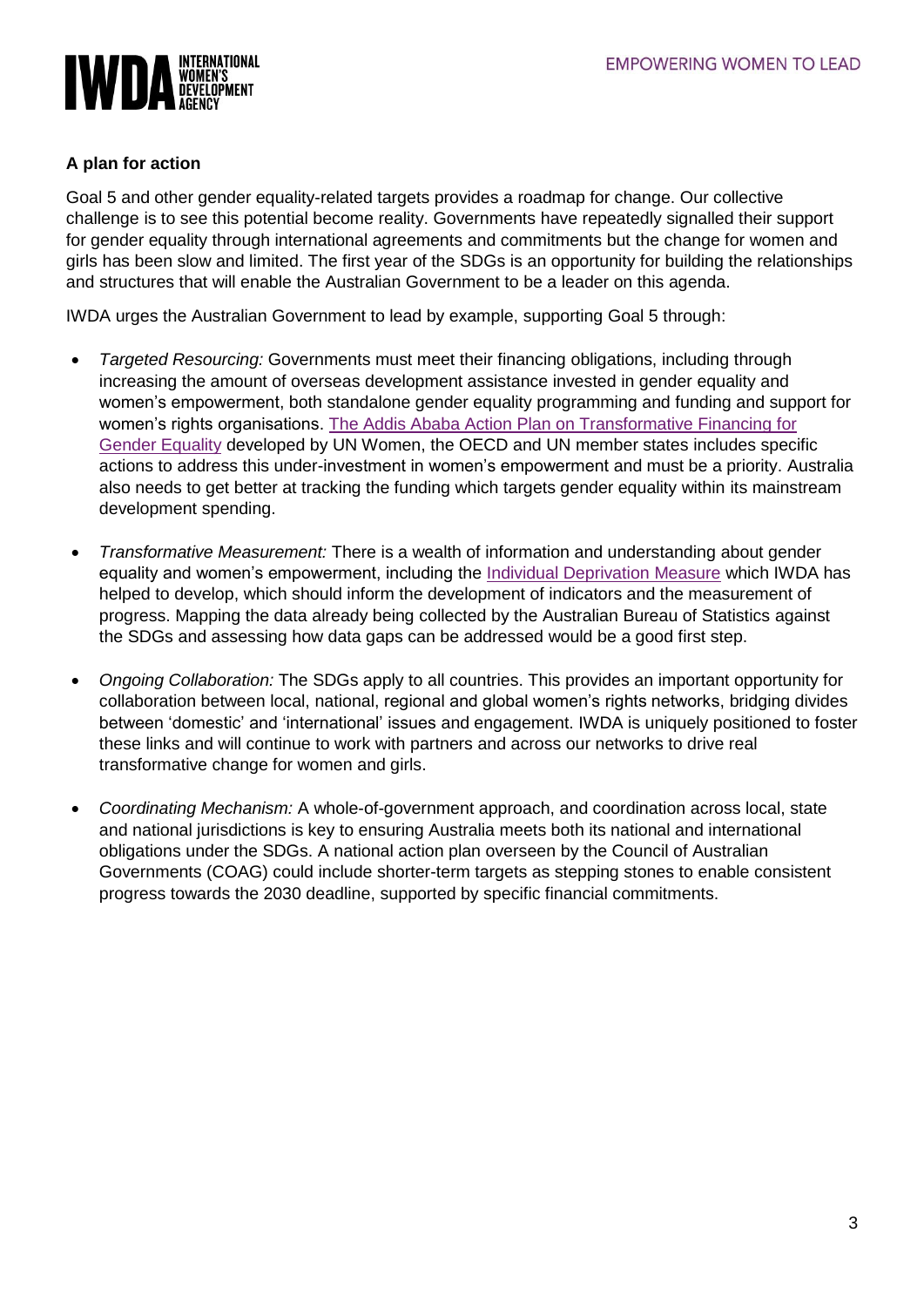

## **Table to support Goal 5 Article**

| Where are we now?                                                                                                                                                                                                                                                                                                                                                                                                                                         | What are the global goals trying to achieve?                                                                                                                                        |
|-----------------------------------------------------------------------------------------------------------------------------------------------------------------------------------------------------------------------------------------------------------------------------------------------------------------------------------------------------------------------------------------------------------------------------------------------------------|-------------------------------------------------------------------------------------------------------------------------------------------------------------------------------------|
| Women and girls continue to suffer discrimination and<br>violation of their rights in every part of the world,<br>simply because they are women.                                                                                                                                                                                                                                                                                                          | Target 5.1 End all forms of discrimination<br>against all women and girls everywhere                                                                                                |
| It is estimated that 35 per cent of women experience<br>violence in their lifetime and 30 per cent experience<br>intimate partner violence. <sup>iii</sup> . <sup>iv</sup> Women and girls also<br>make up 98 per cent of the estimated 4.5 million<br>people forced into sexual exploitation worldwide.                                                                                                                                                  | Target 5.2 Eliminate all forms of violence<br>against all women and girls in the public and<br>private spheres, including trafficking and sexual<br>and other types of exploitation |
| Over 125 million girls and women have been<br>subjected to female genital mutilation <sup>vi</sup> and child,<br>early and forced marriage affects 15 million girls a<br>year. <sup>vii</sup>                                                                                                                                                                                                                                                             | Target 5.3 Eliminate all harmful practices, such<br>as child, early and forced marriage and female<br>genital mutilation                                                            |
| Women, on average, spend twice as much time on<br>household work as men and four times as much time<br>on childcare. Vill This is exacerbated for poor and<br>marginalised women who have limited access to<br>infrastructure, public services and social protection<br>policies.                                                                                                                                                                         | Target 5.4 Recognise and value unpaid care<br>and domestic work                                                                                                                     |
| Women remain excluded from decision-making in<br>public, political, economic and household life.<br>Women's representation in national parliaments in the<br>Pacific (15.7%) and Asia (18.4%) is particularly low. <sup>ix</sup><br>Women hold mayoral positions in only 10 of the<br>world's 195 capital cities. <sup>x</sup>                                                                                                                            | Target 5.5 Ensure women's full and effective<br>participation and equal opportunities for<br>leadership at all levels of decision-making in<br>political, economic and public life. |
| In developing countries, pregnancy, unsafe abortion<br>and childbirth remain the leading causes of death and<br>disability among women of reproductive age. <sup>xi</sup> There<br>are currently some 222 million women in the<br>developing world, including 140 million in the Asia<br>Pacific region <sup>xii</sup> , who would like to delay or stop<br>childbearing but are not able to use an effective<br>method of contraception. <sup>xiii</sup> | Target 5.6 Ensure universal access to sexual<br>and reproductive health and reproductive rights                                                                                     |
| Worldwide, men are nearly twice as likely as women<br>to have full time secure and highly paid jobs. Xiv                                                                                                                                                                                                                                                                                                                                                  | Target 5.a Undertake reforms to give women<br>equal rights to economic resources                                                                                                    |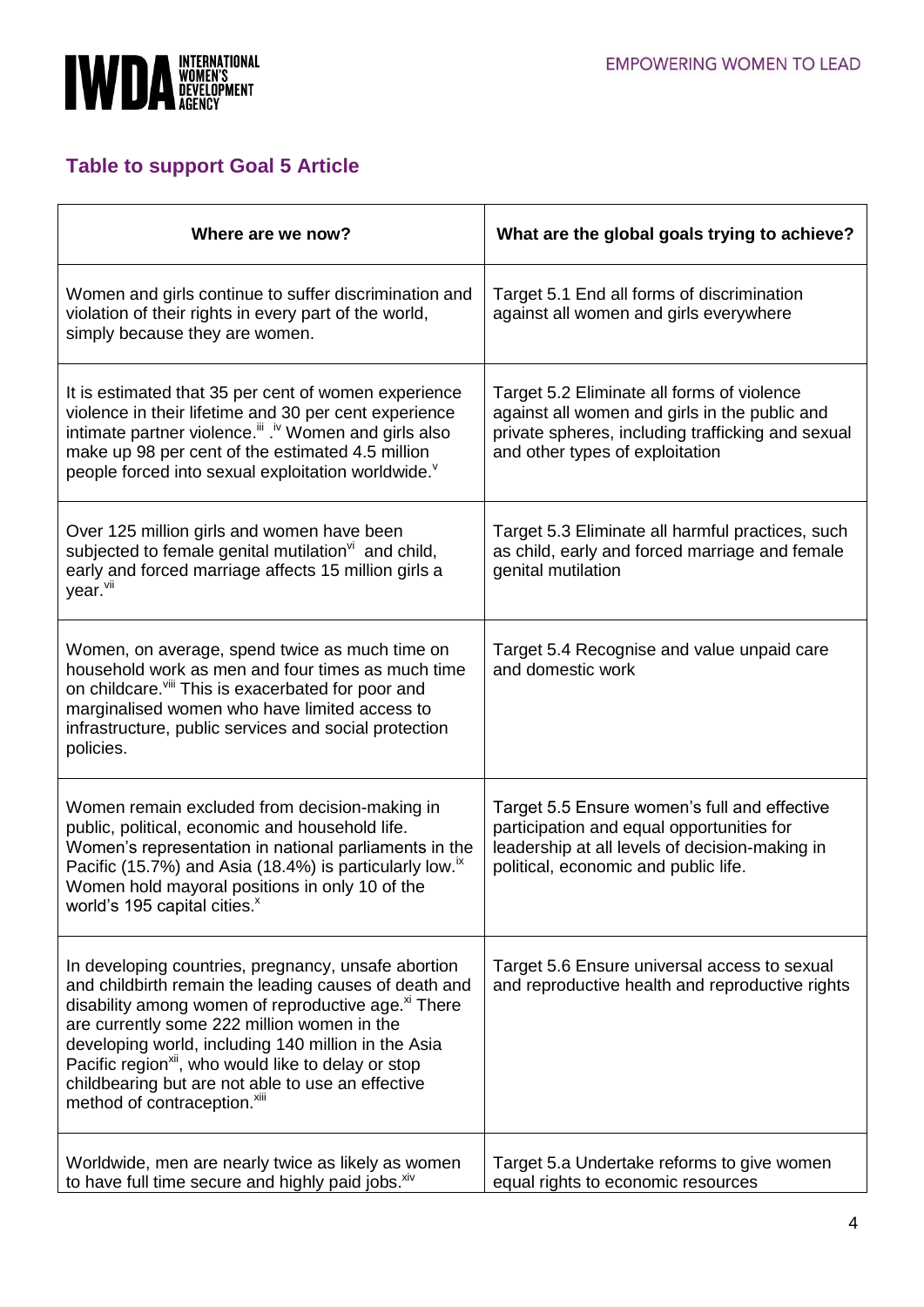

| Women also continue to earn between 10 and 30 per<br>cent less than men for doing comparable jobs. <sup>xv</sup> In 15<br>countries, women still require their husband's consent<br>to work. <sup>xvi</sup>                                                                                                                                                                                                                                                                                                                                                        |                                                                                                                                                                                   |
|--------------------------------------------------------------------------------------------------------------------------------------------------------------------------------------------------------------------------------------------------------------------------------------------------------------------------------------------------------------------------------------------------------------------------------------------------------------------------------------------------------------------------------------------------------------------|-----------------------------------------------------------------------------------------------------------------------------------------------------------------------------------|
| A 2010 study found that 21% fewer women than men<br>own a mobile phone in low- to middle-income<br>countries. For women who live in South Asia this gap<br>rises to 37%. <sup>xvii</sup> Domestic responsibilities, cultural<br>restrictions to women's mobility and less access to<br>income and resources, leads to women being<br>marginalised from technology. <sup>xviii</sup>                                                                                                                                                                                | Target 5.b Enhance the use of enabling<br>technology, in particular information and<br>communications technology, to promote the<br>empowerment of women                          |
| In a significant number of countries legislation which<br>discriminates against women and girls remains,<br>including laws that limit women's legal capacity,<br>ownership of property, access to credit and access to<br>education. <sup>xix</sup> For example, in 26 countries statutory<br>inheritance laws differentiate between women and<br>men, <sup>xx</sup> and a recent report into laws that limit women's<br>employment and entrepreneurship found that women<br>face employment restrictions in 100 of the 173<br>economies monitored. <sup>xxi</sup> | Target 5.c Adopt and strengthen sound policies<br>and enforceable legislation for the promotion of<br>gender equality and the empowerment of all<br>women and girls at all levels |

### **Useful Resources:**

Transformative Financing for Gender Equality Action Plan (2015), available at: Statement by the Women's Major Group on the Sustainable Development Agenda 2030: [http://www.womenmajorgroup.org/wp-content/uploads/2015/08/Press-Release-WMG-re-2030-Agenda-](http://www.womenmajorgroup.org/wp-content/uploads/2015/08/Press-Release-WMG-re-2030-Agenda-WMG-10Aug2015.pdf)[WMG-10Aug2015.pdf](http://www.womenmajorgroup.org/wp-content/uploads/2015/08/Press-Release-WMG-re-2030-Agenda-WMG-10Aug2015.pdf)

Women's Major Group (2015). *Gender Equality, Women's Rights and Women's Priorities: Recommendations for the proposed Sustainable Development Goals (SDGs) and the Post-2015 Development Agenda*. Policy Statement. September 25. [http://www.womenmajorgroup.org/strengthening-gender-justice-and-human-rights-to-achieve](http://www.womenmajorgroup.org/strengthening-gender-justice-and-human-rights-to-achieve-sustainable-development/)[sustainable-development/.](http://www.womenmajorgroup.org/strengthening-gender-justice-and-human-rights-to-achieve-sustainable-development/)

Statement by AWID, 2030 *Development Agenda Gets Adopted – Strong on Gender but Structural Obstacles Remain*, available at: [http://www.awid.org/news-and-analysis/2030-development-agenda](http://www.awid.org/news-and-analysis/2030-development-agenda-gets-adopted-strong-gender-structural-obstacles-remain)[gets-adopted-strong-gender-structural-obstacles-remain](http://www.awid.org/news-and-analysis/2030-development-agenda-gets-adopted-strong-gender-structural-obstacles-remain)

Statement by APWLD, "New Development Goals lack foundations to deliver according to women's rights network,' August 2015, available at: [http://apwld.org/new-development-goals-lack-foundations-to-deliver](http://apwld.org/new-development-goals-lack-foundations-to-deliver-according-to-womens-rights-network/)[according-to-womens-rights-network/](http://apwld.org/new-development-goals-lack-foundations-to-deliver-according-to-womens-rights-network/)